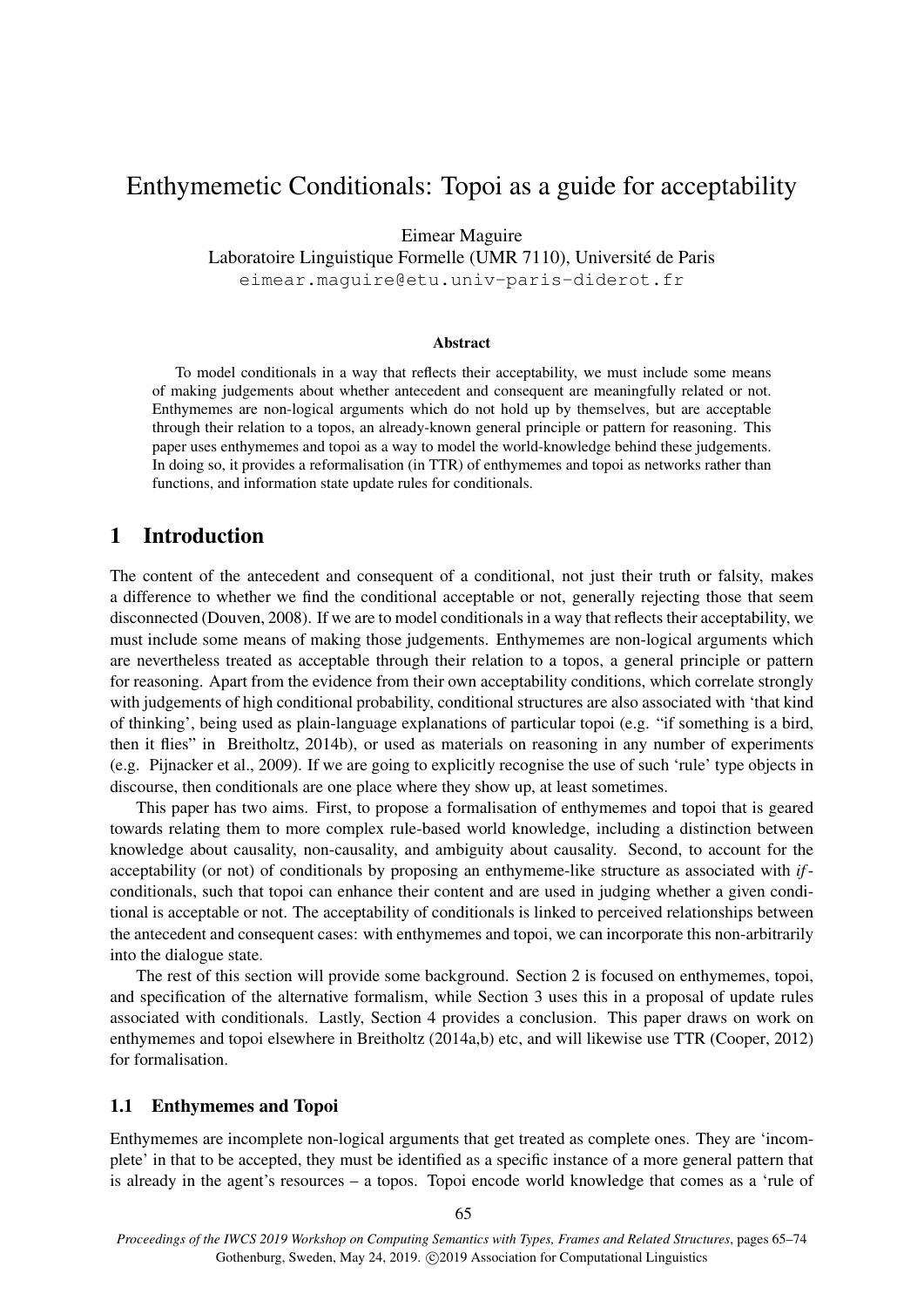thumb', such as characteristics typical of groups, and a speaker may hold contradictory topoi as equally valid in different scenarios, with no clash experienced unless both are used at the same time. Speakers make enthymemetic arguments by linking what on the surface might technically be non-sequiturs, but are easily identified as an argument using accepted principles. For example, a speaker might say "Let's go left here, it's a shortcut". This argument invokes the assumption that shorter routes are better, and that therefore the left turn being a shortcut is a good reason to take it – but they might equally say "it's longer", invoking an assumption that a longer route is preferable.

Topoi have been proposed to be a resource available to speakers, and consequently a means to address non-monotonic reasoning (Breitholtz, 2014b), the treatment of non-logical rules as expressing necessity, and contradictory claims being equally assertable, as in the route-taking example above Breitholtz (2014a).

To these ends, they have been formalised in TTR for use in dialogue (Breitholtz and Cooper, 2011), as functions from records to record types, as in this example (Breitholtz, 2014a):

(1) a. *Topos:*  
\n
$$
\lambda \mathbf{r} : \begin{bmatrix} x \\ c_{bird} \end{bmatrix} \mathbf{r} \cdot \mathbf{r} \cdot \mathbf{r} \cdot \mathbf{r} \cdot \mathbf{r} \cdot \mathbf{r} \cdot \mathbf{r} \cdot \mathbf{r} \cdot \mathbf{r} \cdot \mathbf{r} \cdot \mathbf{r} \cdot \mathbf{r} \cdot \mathbf{r} \cdot \mathbf{r} \cdot \mathbf{r} \cdot \mathbf{r} \cdot \mathbf{r} \cdot \mathbf{r} \cdot \mathbf{r} \cdot \mathbf{r} \cdot \mathbf{r} \cdot \mathbf{r} \cdot \mathbf{r} \cdot \mathbf{r} \cdot \mathbf{r} \cdot \mathbf{r} \cdot \mathbf{r} \cdot \mathbf{r} \cdot \mathbf{r} \cdot \mathbf{r} \cdot \mathbf{r} \cdot \mathbf{r} \cdot \mathbf{r} \cdot \mathbf{r} \cdot \mathbf{r} \cdot \mathbf{r} \cdot \mathbf{r} \cdot \mathbf{r} \cdot \mathbf{r} \cdot \mathbf{r} \cdot \mathbf{r} \cdot \mathbf{r} \cdot \mathbf{r} \cdot \mathbf{r} \cdot \mathbf{r} \cdot \mathbf{r} \cdot \mathbf{r} \cdot \mathbf{r} \cdot \mathbf{r} \cdot \mathbf{r} \cdot \mathbf{r} \cdot \mathbf{r} \cdot \mathbf{r} \cdot \mathbf{r} \cdot \mathbf{r} \cdot \mathbf{r} \cdot \mathbf{r} \cdot \mathbf{r} \cdot \mathbf{r} \cdot \mathbf{r} \cdot \mathbf{r} \cdot \mathbf{r} \cdot \mathbf{r} \cdot \mathbf{r} \cdot \mathbf{r} \cdot \mathbf{r} \cdot \mathbf{r} \cdot \mathbf{r} \cdot \mathbf{r} \cdot \mathbf{r} \cdot \mathbf{r} \cdot \mathbf{r} \cdot \mathbf{r} \cdot \mathbf{r} \cdot \mathbf{r} \cdot \mathbf{r} \cdot \mathbf{r} \cdot \mathbf{r} \cdot \mathbf{r} \cdot \mathbf{r} \cdot \mathbf{r} \cdot \mathbf{r} \cdot \mathbf{r} \cdot \mathbf{r} \cdot \mathbf{r} \cdot \mathbf{r} \cdot \mathbf{r} \cdot \mathbf{r} \cdot \mathbf{r} \cdot \mathbf{r} \cdot
$$

Both are of type  $Rec \rightarrow RecType$ , and the fields of the specified record types match, but fields of the enthymeme have been restricted to specific values. A function to a record type does not by itself indicate what happens once we have access to that type, such as gaining a belief that some instance of it exists (e.g. that there really some case where the bird flies). For these functions to be useful, they are additionally governed by a theory of action, which will license various actions that can be performed with the type, e.g. judging that the original situation is additionally of that type, judging that there exists some situation of the type described, or creating something of that type (Cooper, in prep).

## 1.2 Conditionals

The assumption that conditionals express a proposition is fundamental to most linguistic work on the topic, both that which follows the commonly accepted restrictor theory of conditional semantics based on the work of Lewis (1975), Kratzer (1986) and Heim (1982), and that which does not (e.g. Gillies, 2010).

As mentioned at the beginning, the acceptability of conditionals correlates strongly with their conditional probability, with Stalnaker (1970) proposing that the probability of a conditional and the conditional probability of the consequent on the antecedent are one and the same, in what is usually referred to as *the Equation*. A subsequent proof by Lewis (1976) found that there is no single proposition based on the antecedent and consequent such that its probability will consistently match the conditional probability. Therefore one could have a propositional theory of conditionals, or validate the Equation – but not both.

However, conditional probability seems so important to the meaning of conditionals that in the view of some non-linguists, (e.g. Edgington, 1995; Bennett, 2003) conditionals should properly be considered be probabilistic, directly expressing the conditional probability of the consequent on the antecedent, P(*cons*∣*ant*). Subsequent empirical work overwhelmingly supports the intuition behind the original Equation, and shows that conditional probability does indeed tend to correlate with acceptability (e.g. Evans et al., 2003; Oaksford and Chater, 2003). Conditional probability thus needs to be taken seriously, whether one believes it is the core content of a conditional or not: indeed, figuring out how propositional theories can accommodate its relationship to acceptability is an important issue (e.g. Douven and Verbrugge, 2013). Conditional probability is also not the only factor in acceptability: it is further moderated by whether there appears to be a connection between antecedent and consequent (Skovgaard-Olsen et al., 2016). To make these judgements, we need to know about the relationships between the antecedent and consequent states.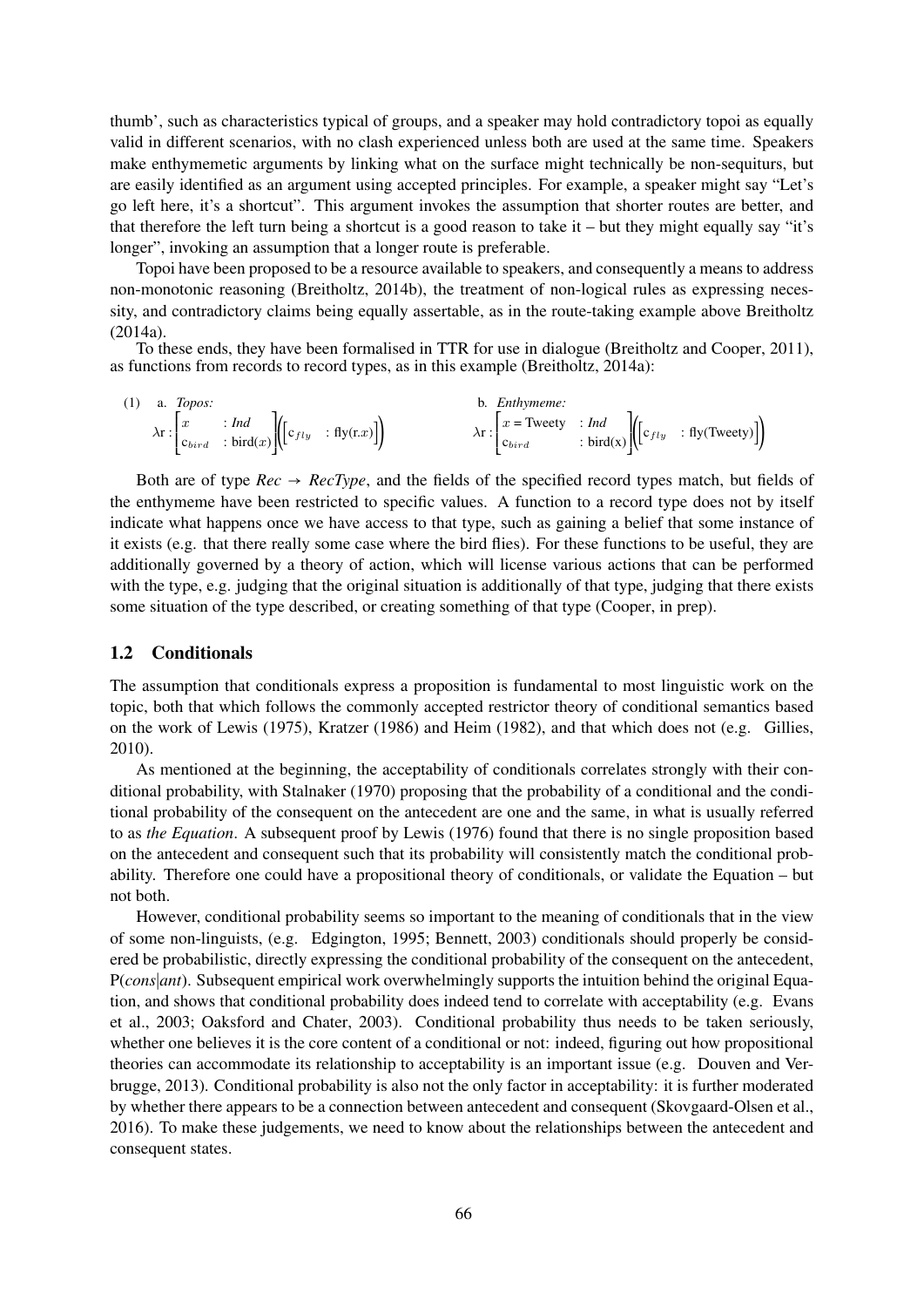# 2 Enthymemes, Topoi and Other Knowledge

Given that their presence in an agent's resources has already been motivated, topoi are a natural way to account for the required knowledge about some 'dependence' between antecedent and consequent. Enthymemes and topoi are snippets of reasoning, rather than complex networks, but they should also be related explicitly to other rule-like world knowledge, which includes the possibility of multiple relationships between more than two cases, and knowledge of explicitly causal relations. If we are going to use topoi to express the kind of knowledge that also forms such networks (i.e. informative about causality or related probabilities in more complex systems), then they should be in the same form as that knowledge. The alternative, to keep succinct rule-like topoi apart from larger rule-based(ish) systems, is counter-intuitive.

Bayesian networks (a combination of directed acyclic graphs and probability distributions) are a common way to encode causal relations. They have two components, the first of which is a directed acyclic graph, with the various variables as nodes, and directed edges describing any direct relationships. Graphs and networks are a useful way to describe relationships, and express a more complex set of relationships than a linear chain of functions. The graph structure is in accordance with constraints about what direct parenthood in the graph can mean – that the parent is part of the minimal set of preceding nodes whose value determines the probability distribution of the child.

The second component to a Bayesian Network is a set of probability functions for determining the values of variables given the values of their parents – their conditional probabilities. Associated probabilities are also a natural means of modelling learning, by adjusting the confidence in a given rule on the basis of evidence and experience, allow us to make explicit the level of confidence in a judgement beyond a binary. For unreliable rules, a high (but below 1) probability can be used to express that they are likely to be correct in a given case, but not certain.

# 2.1 Graphical Topoi

The proposal is as follows. Topoi and enthymemes are of the same type as any other 'relational' knowledge, by which I mean knowledge about causal and correlational relations. This knowledge can be encoded as a graph. The direction(s) of the links between connected nodes, along with additional constraints, indicate either causal or non-causal relations via directed or bi-directed links respectively. The variable at each node is a  $RecType$ , representing a situation, with the probability of a  $RecType$  being across whether it is true or false (for type *T*, whether ∃a ∶ *T*). Topoi and enthymemes as usually discussed are minimal examples, containing only two nodes.

Let *RecType<sub>i</sub>* be a *RecType* associated with an index, and *ProbInfo* be a constraint on some probability. The supertype of enthymemes and topoi, rather than a function *Rec*→*RecType*, is the type *Network*:

(2) *Network* =  $_{def}$   $\left[$  nodes : {*RecType<sub>i</sub>*} ⎢ ⎢ ⎢ ⎢ ⎢ ⎢ ⎢ ⎢ ⎢ ⎢ ⎢ ⎢ ⎢ ⎢ ⎢ ⎢ ⎢ ⎢ ⎢ ⎣ links : {⟨*RecType*i*, RecType*i⟩} probs : {ProbInfo}  $c_{index}: \exists \langle x'_j, y_p \rangle, \langle x''_k, z_q \rangle \in \text{links}, x'_j, x''_k \sqsubseteq_r x_i \in \text{nodes},$  $i = j = k$ . Likewise for  $\langle y_p, x'_j \rangle, \langle z_q, x''_k \rangle \in$  links and  $\langle x'_j, y_p \rangle, \langle z_q, x''_k \rangle \in$  *links*.  $c_{links}$  :  $\forall \langle x'_i, y'_p \rangle \in \text{links}, \exists x_i, y_p \in \text{nodes}, x'_i \sqsubseteq_r x_i, y'_p \sqsubseteq_r y_p$ ⎤ ▎▁▁▁▁▁▁▁▁▁▁▁▁▁▁▁▁▁▁▁▁▁▁▁▁▁▁▁▁▁▁▁▁

Let  $\Xi_r$  indicate a subtype relation where subtyping is through restriction of one or more fields i.e. not through the specification of extra fields. The first constraint  $c_{index}$  enforces co-indexing, that if subtypes of a node are included in *links*, they all share its index. The second constraint  $c_{links}$  specifies that any members of *links* are between (potentially restricted subtypes of) members of nodes. For ease of reading and the sake of space, the constraints will not be repeated in further examples. In a link  $\langle x_i, x_j \rangle$ , the specification of member  $x_i$  may use j to indicate some  $r : x_i$ , and vice versa, e.g. where a is some field in  $x_i$  and b is some field in  $x_j$ , specifying that  $a = j.b$ .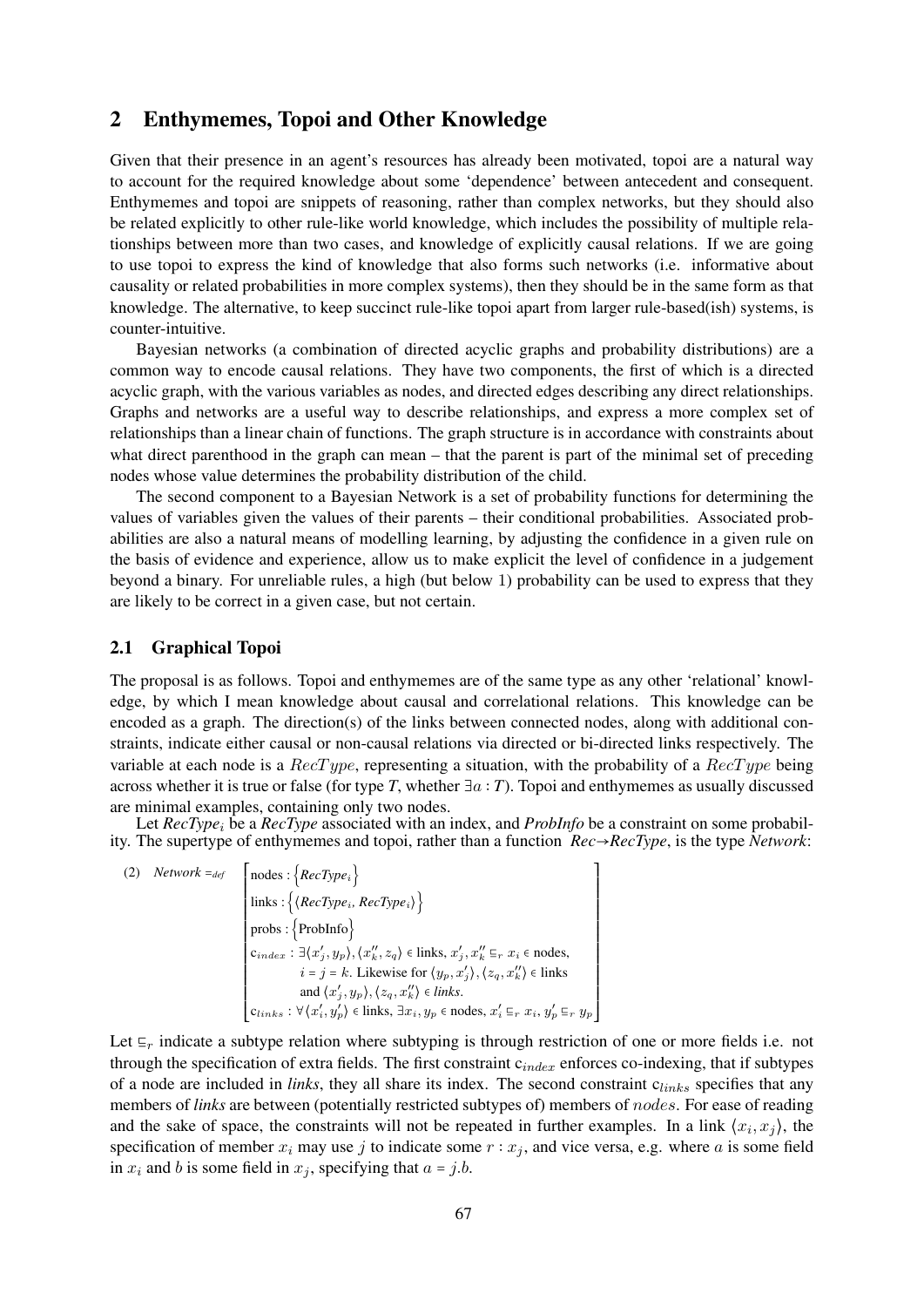Causality, non-causal correlation and independence are interpreted on the basis of the members of *links*. Where a path is a sequence of indices  $\langle 1, \ldots, k \rangle$  such that for each  $i, i+1$  there is  $\langle x_i, x_{i+1} \rangle \in$  *links*, the node indexed i is a predecessor of the node indexed j (shorthand:  $predecessor(i, j, links)$ ) if there is a path from *i* to *j*, given the contents of *links*. Where there is a bi-directional link e.g.  $\langle x_i, x_j \rangle, \langle x_j, x_i \rangle \in$ *links*, the relationship is non-causal. Where there is an absence of any path, the relationship may be treated as potential independence. Where there is a link in one direction only, the relationship may be treated as potentially causal. However, neither this potential independence or causality is locked in: there is a distinction between merely lacking information, and having information about a confirmed absence. Certainty about independence or causality is expressed via constraints preventing the addition of any link that would violate them. For  $n : Network$  containing nodes  $x_i$  and  $x_j$ , independence, causality and non-causality can be expressed in updated n' as follows, where  $a \wedge b$  indicates the merge of two records, a record containing all fields from both, and  $a \wedge b$  indicates their asymmetric merge (see Cooper and Ginzburg (2015)), where in event of a field appearing in both records, the field from  $b$  is the one found in the merge, effectively overwriting the field of  $a$ .

- (3) *Independence of* i *and* j*:*  $n' = n$ ∆ $|c_{ind_{ij}}: \neg predecessor(i, j, links) \land \neg predecessor(j, i, links)|$
- (4) *Direct causality from* i *to* j*:*  $n' = n$ ∆  $|c_{cause_{ij}}$ :  $\langle i, j \rangle$  ∈ *n.links* ∧ ¬predecessor $(j, i, links)$
- (5) *Non-causality between i and j, where*  $\langle x_i, x_j \rangle \in$  *n.links:*  $n' = n$  ∧ | links = n.links ∪ $\langle x_j, x_i \rangle$  : { $\langle$ *RecType<sub>i</sub>, RecType<sub>i</sub>*}}

The choice of bi-directed rather than undirected edges to express non-causality is motivated by a desire for the difference in belief from potentially causal to non-causal to be something that changes easily (i.e. with the addition of information, not replacement of one thing with another of a different type), and for creation of a 'casual' (not a typo) middle-ground, where only one direction is of relevance and there is no strong commitment either way.

All this is meant to allow for a more complex set of relationships than expressed in your average topos which, as stated earlier, is a minimal case with just two nodes. The original example can now be rewritten as follows:

(6) *Topos:*

$$
\begin{bmatrix}\n\text{nodes} = \left\{ \begin{bmatrix}\nx : \text{Ind} \\
\text{C}_{bird} : \text{bird}(x)\end{bmatrix}, \begin{bmatrix}\nx : \text{Ind} \\
\text{C}_{fly} : \text{fly}(x)\end{bmatrix} \right\} \right\} \left\{ \text{RecType}_i \right\} \\
\text{links} = \left\{ \left\{ \begin{bmatrix}\nx : \text{Ind} \\
\text{C}_{bird} : \text{bird}(x)\end{bmatrix}, \begin{bmatrix}\nx = 1.x : \text{Ind} \\
\text{C}_{fly} : \text{fly}(x)\end{bmatrix} \right\} \right\} \right\} \left\{ \left\{ \text{RecType}_i, \text{RecType}_i \right\} \right\} \\
\text{prob} = \left\{ \left\{ \begin{bmatrix}\nx = \text{rx} : \text{Ind} \\
\text{C}_{bird} : \text{bird}(x)\end{bmatrix}, \begin{bmatrix}\nx = 1.x : \text{Ind} \\
\text{C}_{fly} : \text{fly}(x)\end{bmatrix} \right\} \right\} \right\} = 0.95 \left\} \left\{ \text{Probability} \right\}
$$
\n
$$
\left\{ \text{Probability} \right\} \right]
$$
\n
$$
\text{Prob} = \left\{ \left\{ \begin{bmatrix}\n\text{rx} = \text{rx} : \text{Ind} \\
\text{C}_{fly} : \text{fly}(x)\end{bmatrix} \right\} \right\} \left\{ \begin{bmatrix}\n\text{rx} : \text{Ind} \\
\text{C}_{bird} : \text{bird}(x)\end{bmatrix} \right\}
$$

The confidence rating of 0.95 has been somewhat arbitrarily set here for topoi to imply high confidence without certainty. Enthymemes are distinguished from other arguments by the fact they don't hold up by themselves, but are instead accepted on the basis of identification with a topos – this doesn't include arguments that are accepted despite being unsupported. However, the terms enthymeme and topoi will continue to be used here: this is partly for convenience, but also because once the context indicates that an enthymemetic argument is being made (such as a recognisable suggestion+motivation pattern), an unsupported 'enthymeme', once accepted, can be used to establish a potential new topos (Breitholtz, 2015). An *Enth* is defined as a *Network* containing a node that has at least one field restricted to a specific object, removing its generality. A *Topos* is a *Network* in which no fields are restricted to a specific object.

An enthymeme  $e$  may be identified with a topos  $t$  if its nodes and links have equivalents in  $t$ , that is if for every node  $x_i \in e$ .*nodes*,  $\exists y_p \in t$ .*nodes* such that  $x_i \subseteq y_p$  and for any links  $\langle x'_i, x'_j \rangle \in e$ .*links*,  $\exists \langle y'_p, y'_q \rangle \in e$ t.*links* such that  $x'_i \text{ }\in y'_p$  and  $x'_j \text{ }\in y'_q$ . This may be by a clear match for the topos fields, but may also include the types of fields in the enthymeme as subtypes of fields in the topos<sup>1</sup>.

<sup>&</sup>lt;sup>1</sup> as in the example "Give a coin to the porter, he carried the bags all the way here" from Breitholtz (2014b), where carrying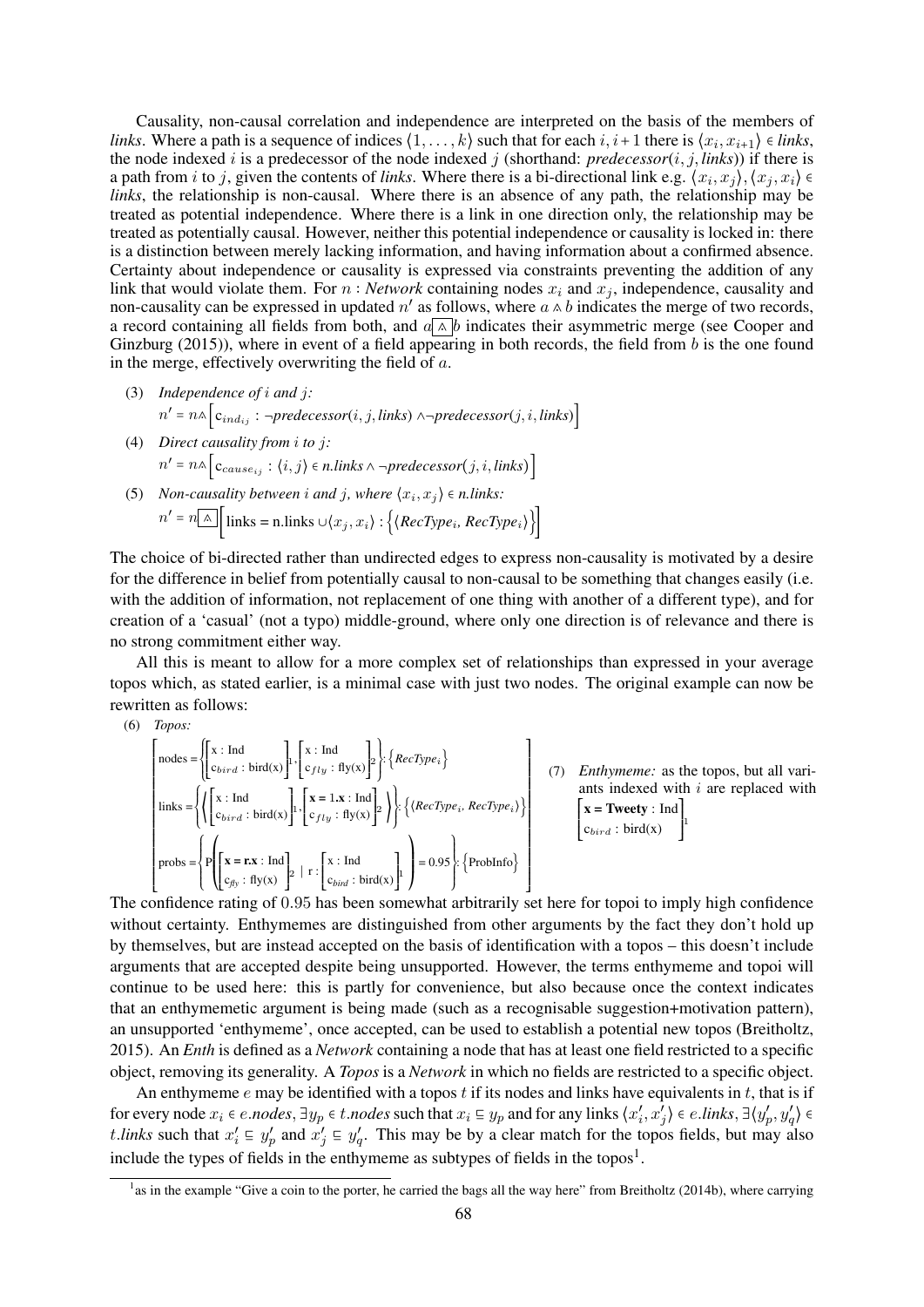# 3 Conditionals and Reasoning

Having reformalised topoi and enthymemes as an object intended for more general correlational and causal knowledge, we turn back to conditionals.

Firstly, and as mentioned at the beginning, expressing this kind of relational knowledge is (both intuitively and according to empirical evidence) strongly associated with conditionals, and existence of a dependence relation and high conditional probability usually determine their acceptability. Van Rooij and Schulz (2019) suggest a way to combine these two features into a single measure, the relative difference the state of the parent in a relation makes to the likelihood of the child. Pleasingly, with some independence assumptions this measure works not only for the 'causal' direction typically expressed by conditionals (*if there's fire, there's smoke*), but for the reverse as expressed by evidential conditionals (*if there's smoke, there's fire*). However, for it to do so, the direction of the relationship still has to be recognised even when the 'usual' roles of antecedent as parent and consequent as child have flipped. This kind of structural knowledge is topoic.

Secondly, and while it feels almost trivial to point out, we use conditionals to tell each other new things. When we are informed of something through the use of a conditional, we don't necessarily know beforehand that they lie in such a relation: otherwise they would only be useful to draw attention to connections we haven't made, not to tell each other things that are entirely new. Indeed, Skovgaard-Olsen et al. (2016) found evidence that when faced with a conditional, people assume that there is a positive connection between antecedent and consequent unless they have reason to believe otherwise. It is not so much that an acceptable conditional has to be backed up by pre-existing knowledge about the relation between the antecedent and consequent cases, but at the very least it should not *clash* with any.

Breitholtz (2014a) mentions how an enthymemetic argument can be recognised on the basis of the current conversational game/expected rules (with the specific example of knowledge that a suggestion may be followed by the speaker providing a motivation), or by an explicit lexical cue. With the above in mind, I will suggest that use of an *if*-conditional is one such linguistic cue.

# 3.1 Enthymemetic Conditionals

The overall suggestion is as follows. *If*-conditionals are associated with the making of enthymeme-like arguments. Note that I say "enthymeme-*like* arguments", not "enthymemetic arguments". Enthymemes depend on identification with a previously-known topos, while conditionals can be used to teach new relations, rather than just make statements that rely on existing knowledge to make sense. Although they are structured like the characterisation of enthymemes and topoi above, they are not all strictly speaking 'enthymemetic'. The content of a conditional can be checked against the topoi in the agent's resources. Given a match with a topos, an enhanced version can be added to the agent's knowledge if a link is found between the two relevant nodes. If no supporting topos is found, a more minimal version can be added without the benefit of any extra details a topos might have provided. If there only exists a match for the nodes in a topos that specifies there is definitely no link between them, or that there is a conflicting link, then the conditional should be rejected. The following subsections describe dialogue state update rules associated with conditionals.

### 3.2 Use of a conditional

To begin with, the type of an information state is minimally given as (8), broadly following the decisions for the place of enthymemes and topoi in Breitholtz (2014a) etc.

| (8) | <i>InfoState</i> $=_{def}$ |  |
|-----|----------------------------|--|
|-----|----------------------------|--|

| (8) | <i>InfoState</i> $=_{def}$ | $\vert \text{priv} \vert : \vert \text{Topoi} \vert : \vert \text{Topos} \vert \vert$                                                                              |  |
|-----|----------------------------|--------------------------------------------------------------------------------------------------------------------------------------------------------------------|--|
|     |                            | $\vert$ enths $\vert$ : {Enth}                                                                                                                                     |  |
|     |                            | $\begin{bmatrix} \text{Topoi} & \text{:} \left\{ \text{Topos} \right\} \\ \text{Moves} & \text{:} \left[ \text{list}(\text{LocProp}) \right] \end{bmatrix}$<br>dgb |  |
|     |                            |                                                                                                                                                                    |  |

<sup>⎣</sup> ⎦ someone else's bags is recognised as a subtype of work, and the enthymemetic argument is on the basis of a topos like *work should be rewarded*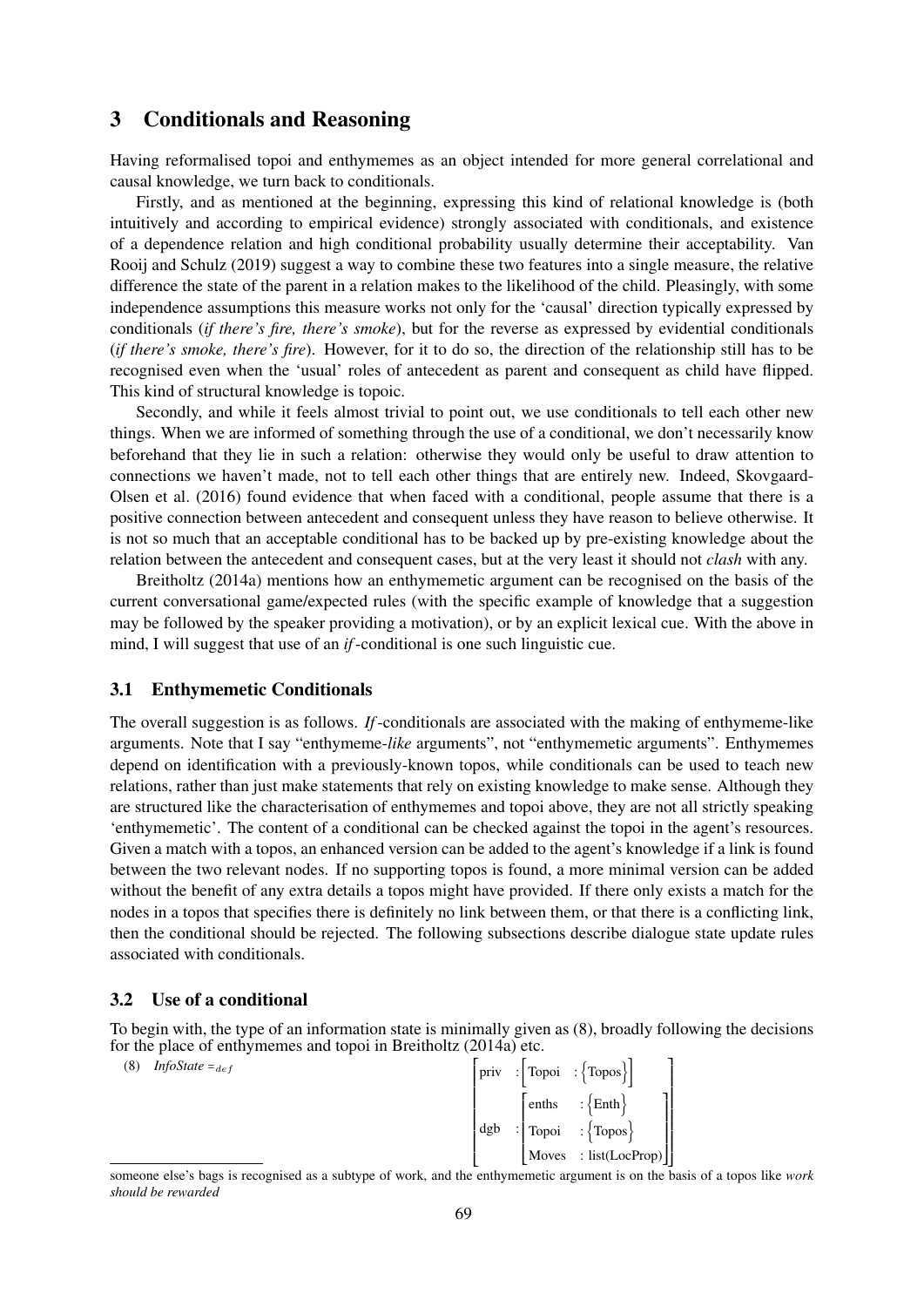| (9) $Prop =_{def}$ |                                              | $(10)$ Update rule $=_{def}$ |  |                                      |
|--------------------|----------------------------------------------|------------------------------|--|--------------------------------------|
|                    | $\left  \text{ sit } \right $ : $Rec$        |                              |  | $ pre$ : InfoState                   |
|                    | $\left  \text{ sit-type } : RecType \right $ |                              |  | $\left  \right.$ effects : Infostate |

The information state has two parts: the agent's private resources, and their representation of the shared context. The *private* resources include propositions<sup>2</sup> and specific relations about which they have beliefs, and a set of general topoi which they can use as resources. Fields for beliefs about propositions and for private beliefs about specific enthymemes have been omitted from the above as we will not need to reference them, although propositions themselves will appear in example (14) later. A public *Topoi* field tracks which topoi have been introduced onto the dialogue gameboard. The general form for update rules is given in (10): *pre* describes the preconditions for states to which the rule can be applied, and *effects* the changes.

Next we will add a few useful functions on the basis of some of the content of Section 2.1: a means to describe whether there is a successful match between an enthymeme and a topos, and a means to reference the result of an enthymeme that has been enriched by the content of a topos.

- (11) *enthMatch*(e : Enth, t : Topos) : Bool, true iff all of the following hold
	- (i) All  $e$ 's nodes are subtypes of  $t$ 's nodes:  $\forall x_i \in e \text{.nodes}, \exists y_p \in t \text{.nodes such that } x_i \subseteq y_p,$
	- (ii) All  $e$ 's links are subtypes of  $t$ 's links:  $\forall (x'_i, x'_j) \in e. links, \exists (y'_p, y'_q) \in t. links \text{ such that } x'_i \in y'_p \text{ and } x'_j \in y'_q,$
	- (iii) For any constraints on links in  $e$ , the same constraints hold for the equivalent links in  $t$ :  $\forall c_{ind_{ij}} \in e$ ,  $\exists c_{ind_{pq}} \in t$  or  $c_{ind_{qp}} \in t$ ,  $x_i$  ∈ *e.nodes*,  $y_p$  ∈ *t.nodes*,  $x_i \nsubseteq y_p$  and  $x_j$  ∈ *e.nodes*,  $y_q$  ∈ *t.nodes*,  $x_j \nsubseteq y_q$ . Likewise for all  $c_{cause_{ij}} \in e$ , there is an equivalent  $c_{cause_{no}} \in t$ .
- (12) *enhanceEnth*( $e$ : Enth,  $t$ : Topos): Enth,  $e'$  such that  $e'$  is an asymmetric merge of  $t$  and  $e$ , where the sets in *nodes*, *links* and *probs* undergo asymmetric union such that for any nodes  $x_i \in e \textit{.nodes}, y_p \in t \textit{.nodes}, x_i \subseteq y_p,$  the corresponding node  $z_u \in e' \textit{.nodes} = y_p \land |x_i|$ . Likewise for any subtypes  $x'_i$  and  $y'_p$ ,  $x'_i \text{ }\equiv y'_p$  in members of *e.links*, *t.links*, *e.probs* and *t.probs*.

The update rules for each case are given in the subsections below. These are rules for 'specific' conditionals, not those expressing general rules such as *if there's fire, there's smoke*. There should be an equivalent to each rule below for a conditional that expresses a general topos, on the basis of whether any fields in the conditional's content are tied to a specific object. These should lead to an update of *Topoi* only, not of *enths*. They are not included here, and the rules below don't include explicit constraints for steering the update into *enths* only where a check for a restricted field is successful. There are three rules given: where there is a supporting topos in the 'default' direction, where there is not but there is a supporting topos in the reverse direction, and where there is neither support nor a clash.

## 3.2.1 Recognising a supporting topos

First are the update rules for when the agent has a topos linking the two parts of the conditional: either in the direction with the antecedent as the parent in the link, or in the opposite direction with consequent as parent (though only if no topos with the default direction is known). The direction of antecedent as parent is 'default' in the sense that it should be preferred if distinct topoi in both directions are available, and is the direction assumed in case neither a supporting topos nor a conflicting one is found. The update in case of a supporting topos in the antecedent-consequent direction is given in (13):

 $2$  defined in (9) as Austinian propositions as per Ginzburg (2012)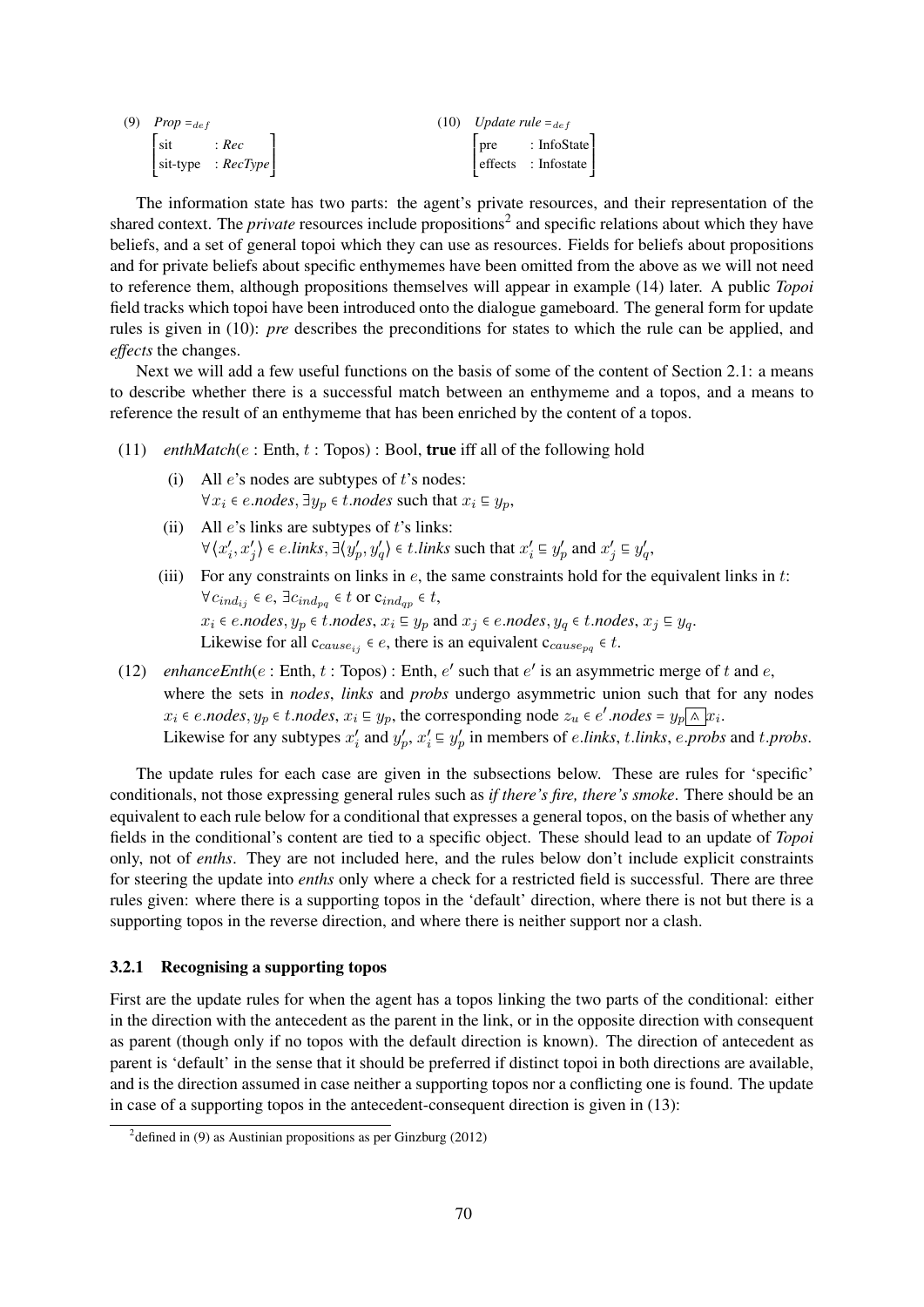

This rule may be applied following assertion of a conditional, where an agent knows a topos  $t$  that matches an enthymeme based on the content of the conditional, with a link from antecedent to consequent. In this case, the agent may add such an enthymeme enhanced with the topos to their *enths*, and add the underlying topos to the set of currently active topoi in the conversation.

Where such an option does not exist, a topos with only a link from consequent to antecedent can be used. The enthymeme added to *enths* in this case will contain a link only in the *ant*←*cons* direction. In practice, this means that any topoi supporting a link from antecedent to consequent take precedence over topoi which only reflect a link from consequent to antecedent. Relative to (13), the update rule for this case has constraints in its preconditions that (i) there are no topoi with a link in the *ant*→*cons* direction, but (ii) there is a known topos that supports an enthymeme in the alternative order. This topos is used to enhance such an enthymeme in *effects*.

The following is a simplified example using this second 'alternative order' rule for evidential conditionals. For space, members of *links* and *probs* are referenced by their index in *nodes* bolded.

(14) "If the glass fell, the cat pushed it."

a. Type of i ∶ *InfoState*, a candidate for the second update rule

$$
\begin{bmatrix}\n\text{priv: } \begin{bmatrix}\n\text{Topic} = \begin{bmatrix}\n\text{nodes} = \begin{bmatrix}\nx : \text{Ind} \\
y : \text{Ind} \\
\text{C}_{push} : \text{push}(x, y)\n\end{bmatrix}, \begin{bmatrix}\nx = 1.y : \text{Ind} \\
c_{fall} : \text{fall}(x)\n\end{bmatrix}\n\end{bmatrix}, \begin{bmatrix}\n\text{min: } \text{fall}(x) \\
\text{limits: } \begin{bmatrix}\n\text{prob: } \begin{bmatrix}\n\text{prob: } \begin{bmatrix}\n\text{prob: } \begin{bmatrix}\n\text{prob: } \begin{bmatrix}\n\text{prob: } \begin{bmatrix}\n\text{prob: } \begin{bmatrix}\n\text{prob: } \begin{bmatrix}\n\text{prob: } \begin{bmatrix}\n\text{prob: } \begin{bmatrix}\n\text{prob: } \begin{bmatrix}\n\text{prob: } \begin{bmatrix}\n\text{prob: } \end{bmatrix}\n\end{bmatrix}\n\end{bmatrix}\n\end{bmatrix}\n\end{bmatrix}\n\end{bmatrix}\n\end{bmatrix}\n\end{bmatrix}\n\end{bmatrix}\n\end{bmatrix}\n\end{bmatrix}\n\text{div } \begin{bmatrix}\n\text{prob: } \begin{bmatrix}\n\text{prob: } \begin{bmatrix}\n\text{prob: } \begin{bmatrix}\n\text{prob: } \begin{bmatrix}\n\text{e: } \begin{bmatrix}\n\text{e: } \begin{bmatrix}\n\text{e: } \begin{bmatrix}\n\text{e: } \begin{bmatrix}\n\text{e: } \begin{bmatrix}\n\text{e: } \begin{bmatrix}\n\text{e: } \begin{bmatrix}\n\text{e: } \begin{bmatrix}\n\text{e: } \begin{bmatrix}\n\text{e: } \begin{bmatrix}\n\text{e: } \begin{bmatrix}\n\text{e: } \begin{bmatrix}\n\text{e: } \begin{bmatrix}\n\text{e: } \begin{bmatrix}\n\text{e: } \begin{bmatrix}\n\text{e: } \begin{bmatrix}\n\text{e: } \begin{bmatrix}\n\text{e: } \begin{bmatrix}\n\text{e: } \begin{bmatrix}\n\text{e: } \begin{bmatrix}\n\text{e: } \begin{bmatrix}\n\text{e: } \begin{bmatrix}\n\text{e: } \begin{bmatrix}\n\text{e: } \begin
$$

b. Type of  $i'$ : *InfoState*, the result of applying the update rule to  $i$ 

$$
\begin{bmatrix}\n\downarrow\n\end{bmatrix}\n\text{enths} = i \cdot \text{dgb}.\text{enths} \cup\n\begin{bmatrix}\n\downarrow\n\end{bmatrix}\n\text{notes} =\n\begin{bmatrix}\nx = \text{obj}_4 : \text{Ind} \\
y = \text{obj}_3 : \text{Ind} \\
c_{cal} : \text{cat}(x) \\
c_{push} : \text{push}(x, y)\n\end{bmatrix}\n\cdot\n\begin{bmatrix}\nx = \text{obj}_3 : \text{Ind} \\
c_{glass} : \text{glass}(x) \\
c_{fall} : \text{fall}(x)\n\end{bmatrix}\n\begin{bmatrix}\nx = \text{obj}_3 : \text{Ind} \\
c_{glass} : \text{glass}(x)\n\end{bmatrix}\n\begin{bmatrix}\nx = \text{obj}_3 : \text{Ind} \\
c_{glass} : \text{glass}(x)\n\end{bmatrix}\n\begin{bmatrix}\n\downarrow\n\end{bmatrix}\n\cdot\n\begin{Bmatrix}\n\downarrow\n\end{Bmatrix}\n\cdot\n\begin{Bmatrix}\n\downarrow\n\end{Bmatrix}\n\cdot\n\begin{Bmatrix}\n\downarrow\n\end{Bmatrix}\n\cdot\n\begin{Bmatrix}\n\downarrow\n\end{Bmatrix}\n\cdot\n\begin{Bmatrix}\n\downarrow\n\end{Bmatrix}\n\cdot\n\begin{Bmatrix}\n\downarrow\n\end{Bmatrix}\n\cdot\n\begin{Bmatrix}\n\downarrow\n\end{Bmatrix}\n\cdot\n\begin{Bmatrix}\n\downarrow\n\end{Bmatrix}\n\cdot\n\begin{Bmatrix}\n\downarrow\n\end{Bmatrix}\n\cdot\n\begin{Bmatrix}\n\downarrow\n\end{Bmatrix}\n\cdot\n\begin{Bmatrix}\n\downarrow\n\end{Bmatrix}\n\cdot\n\begin{Bmatrix}\n\downarrow\n\end{Bmatrix}\n\cdot\n\begin{Bmatrix}\n\downarrow\n\end{Bmatrix}\n\cdot\n\begin{Bmatrix}\n\downarrow\n\end{Bmatrix}\n\cdot\n\begin{Bmatrix}\n\downarrow\n\end{Bmatrix}\n\cdot\n\begin{Bmatrix}\n\downarrow\n\end{Bmatrix}\n\cdot\n\begin{Bmatrix}\n\downarrow\n\end{Bmatrix}\n\cdot\n\begin{Bmatrix}\n\downarrow\n\end{Bmatrix}\n\cdot\n\begin{Bmatrix}\n\downarrow\n\end{Bmatrix}\n\cdot\n\begin{Bmatrix}\n\downarrow\n\end{Bmatrix}\n\cdot\n\begin{Bmatrix}\n\downarrow\n\end{Bmatrix}\n\cdot\n\begin{Bmatrix}\n\downarrow\n\end{Bmatrix}\
$$

where t is the topos specified in *priv.Topoi* in (14a)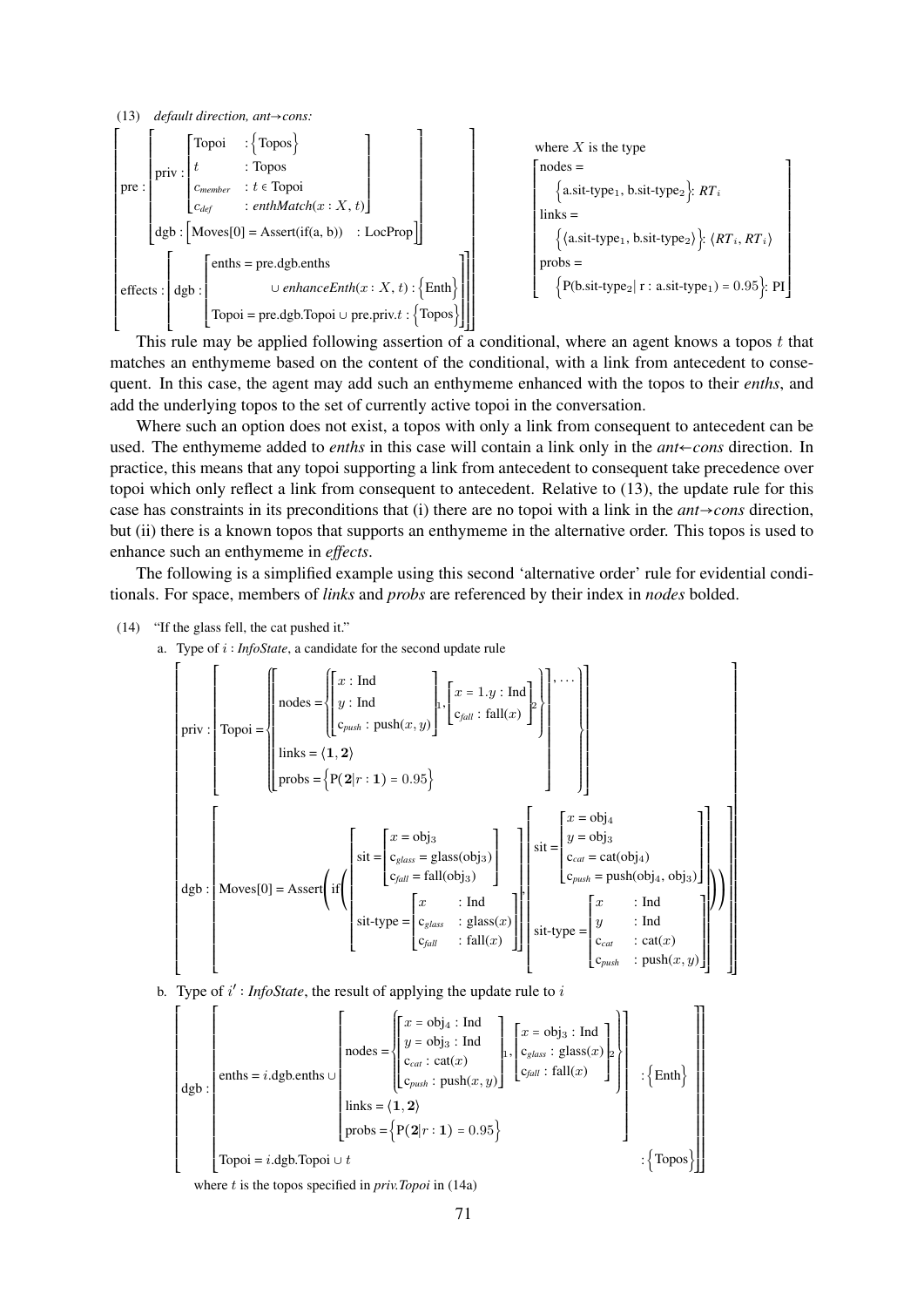### 3.2.2 New information

Even without a guiding topos, conditionals allow us to express or learn information via an assumption that there is a positive connection between antecedent and consequent – provided we do not already know that the two are independent, or that the consequent shouldn't follow from the antecedent.

The last rule describes this case, where the agent's known topoi have neither evidence about a link between the antecedent or consequent, about the definite absence of one, or about a conflicting link. In this case, an 'enthymeme' with a link in the *ant*→*cons* direction may be added to *enths* solely on the basis of the conditional content. No additional topos is added to the list of active topoi – the process for generalising an acceptable enthymeme to a re-usable topos is not addressed here.

Recall that the topoi in an agent's resources may conflict with each other, and by necessity one of them was learned first: despite this, a conditional does not lead to formation of an acceptable enthymeme when such a clashing topos is already present. The shorthand for presence of a clashing topos is given in (15) as *enthClash*. An enthymeme clashes with a topos where the equivalent parent nodes lead to mutually exclusive child nodes, i.e. child nodes where a true type cannot be formed from their meet.

(15)  $enthClash(e : Enth, t : Topos) : Bool, true if f$ 

 $\exists x_i, y_j \in e$ *.nodes*,  $p_i, q_j \in b$ *.nodes*,  $x_i \subseteq p_i$  $\exists \langle x'_i, y'_j \rangle \in e.\mathit{links}, x'_i \subseteq x_i, y'_j \subseteq y_j, \exists \langle p'_i, q'_j \rangle \in t.\mathit{links}, p'_i \subseteq p_i, q'_j \subseteq q_j,$ and  $\neg$ T, where  $T = y'_j \wedge q'_j$ 

Relative to the previous two update rules, the preconditions in this rule specify that *priv.Topoi* has no topos supporting an enthymeme with a link between the antecedent and consequent in either direction, or a link which clashes with the possible conditional enthymeme, and also does not contain a topos supporting an enthymeme with an explicit constraint enforcing independence between the two.

# 4 Conclusion

The acceptability of a conditional is often determined by the conditional probability of the consequent on the antecedent, and recognition of some meaningful link between the two. However, both intuitively and according to experimental evidence, positive acceptability judgements can still be made without foreknowledge of such a connection. This paper presented two proposals on the basis that the knowledge enabling these judgements is topoic, integrating these factors into the representation of the dialogue state and agent resources. First, a formalisation of enthymemes and topoi as graphs was presented, on the grounds that they should be in the same form as other knowledge about causal and correlational relationships. Second, update rules for conditionals using topoi and enthymemes were presented, drawing on topoi to recognise the presence and direction of a 'meaningful' connection between antecedent and consequent, and making an assumption of one in the absence of any evidence.

There are several avenues for further work. Most work focuses on declarative conditionals, the most common form by far. However, conditional clauses are also used to form conditionalised questions and directives. The proposals here should be related to these forms, whether because to an extent they apply in those cases too, or because this topoic association is exclusive to declarative conditionals. This paper has also said nothing about more standard propositional aspects of conditionals. The proposals here about structural knowledge associated with conditionals should be integrated with this more standard fare.

### Acknowledgements

Thanks to Jonathan Ginzburg for helpful discussion of and feedback on this work. This project has received funding from the European Union's Horizon 2020 research and innovation programme under the Marie Skłodowska-Curie grant agreement No 665850.

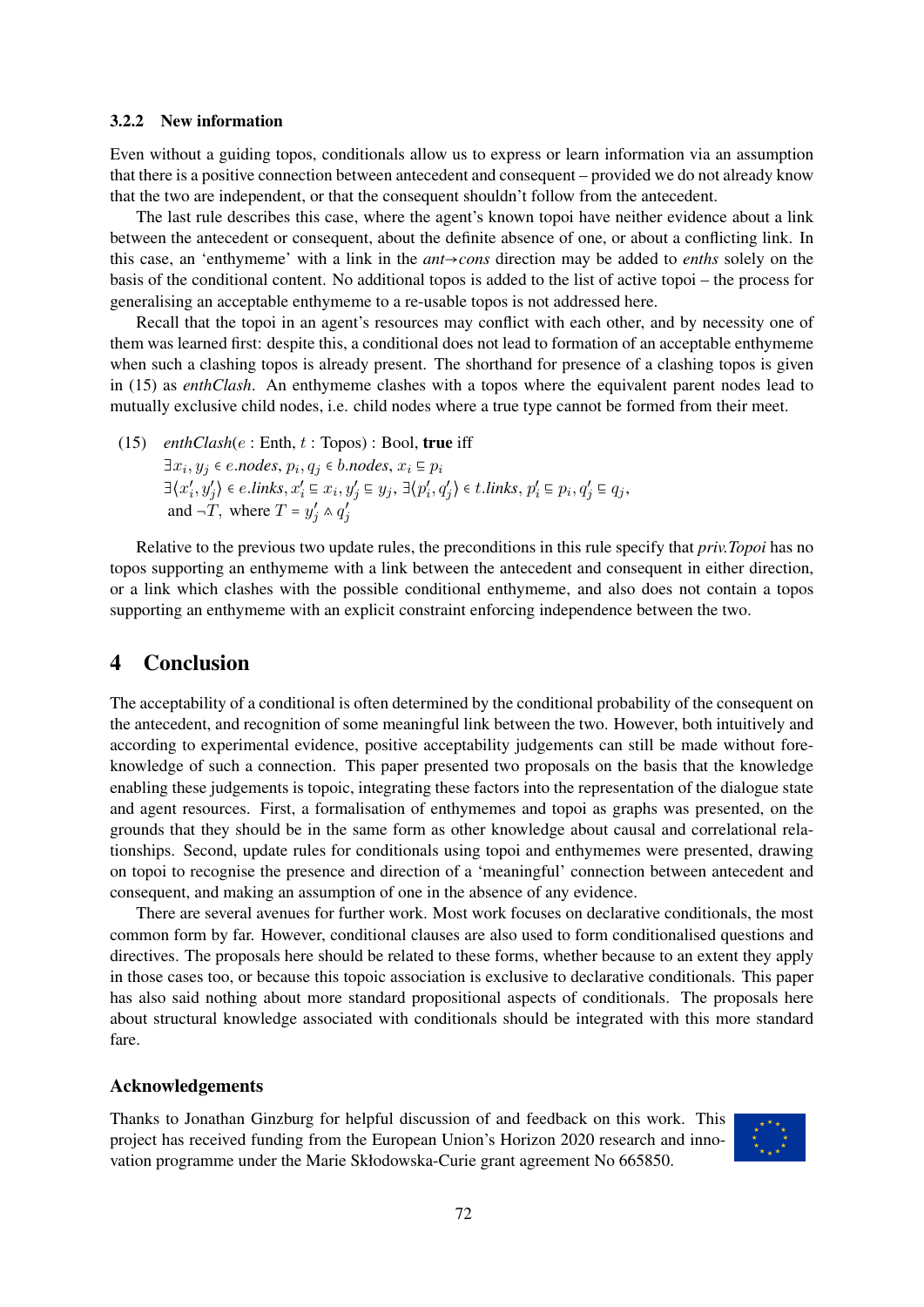# References

Bennett, J. (2003, April). A Philosophical Guide to Conditionals. Oxford University Press.

- Breitholtz, E. (2014a). Enthymemes in Dialogue: A micro-rhetorical approach. Ph. D. thesis, University of Gothenburg.
- Breitholtz, E. (2014b). Reasoning with topoi towards a rhetorical approach to non-monotonicity. In Proceedings of the 50th anniversary convention of the AISB, 1st–4th April.
- Breitholtz, E. (2015, August). Are widows always wicked? learning concepts through enthymematic reasoning. In R. Cooper and C. Retoré (Eds.), Proceedings of the TYTLES workshop on Type Theory and Lexical Semantics, Barcelona.
- Breitholtz, E. and R. Cooper (2011). Enthymemes as rhetorical resources. In Proceedings of the 15th Workshop on the Semantics and Pragmatics of Dialogue (SemDial 2011), pp. 149–157.
- Cooper, R. Type theory and language: From perception to linguistic communication. In prep.
- Cooper, R. (2012). Type theory and semantics in flux. In R. Kempson, T. Fernando, and N. Asher (Eds.), Philosophy of Linguistics, Handbook of the Philosophy of Science, pp. 271 – 323. Amsterdam: North-Holland.
- Cooper, R. and J. Ginzburg (2015). TTR for natural language semantics. In C. Fox and S. Lappin (Eds.), Handbook of Contemporary Semantic Theory (2 ed.)., pp. 375–407. Oxford: Blackwell.
- Douven, I. (2008, September). The evidential support theory of conditionals. Synthese 164(1), 19–44.
- Douven, I. and S. Verbrugge (2013, January). The probabilities of conditionals revisited. Cognitive Science 37(4), 711–730.
- Edgington, D. (1995). On conditionals. Mind 104(414), 235–329.
- Evans, J. S. B. T., S. J. Handley, and D. E. Over (2003). Conditionals and conditional probability. Journal of Experimental Psychology: Learning, Memory, and Cognition 29(2), 321–335.
- Gillies, A. S. (2010). Iffiness. Semantics and Pragmatics 3, 1–42.
- Ginzburg, J. (2012). The Interactive Stance. Oxford University Press.
- Heim, I. (1982). The Semantics of Definite and Indefinite Noun Phrases. Ph. D. thesis, MIT.
- Kratzer, A. (1986). Conditionals. Chicago Linguistics Society 22(2), 1–15.
- Lewis, D. K. (1975). Adverbs of quantification. In E. L. Keenan (Ed.), Formal Semantics of Natural Language, pp. 3–15. Cambridge University Press.
- Lewis, D. K. (1976, July). Probabilities of conditionals and conditional probabilities. The Philosophical Review 85(3), 297–315.
- Oaksford, M. and N. Chater (2003, September). Conditional probability and the cognitive science of conditional reasoning. Mind and Language 18(4), 359–379.
- Pijnacker, J., B. Geurts, M. van Lambalgen, C. C. Kan, J. K. Buitelaar, and P. Hagoort (2009, February). Defeasible reasoning in high-functioning adults with autism: Evidence for impaired exceptionhandling. Neuropsychologia 47(3), 644–651.
- Skovgaard-Olsen, N., H. Singmann, and K. C. Klauer (2016, May). The relevance effect and conditionals. Cognition 150, 26–36.